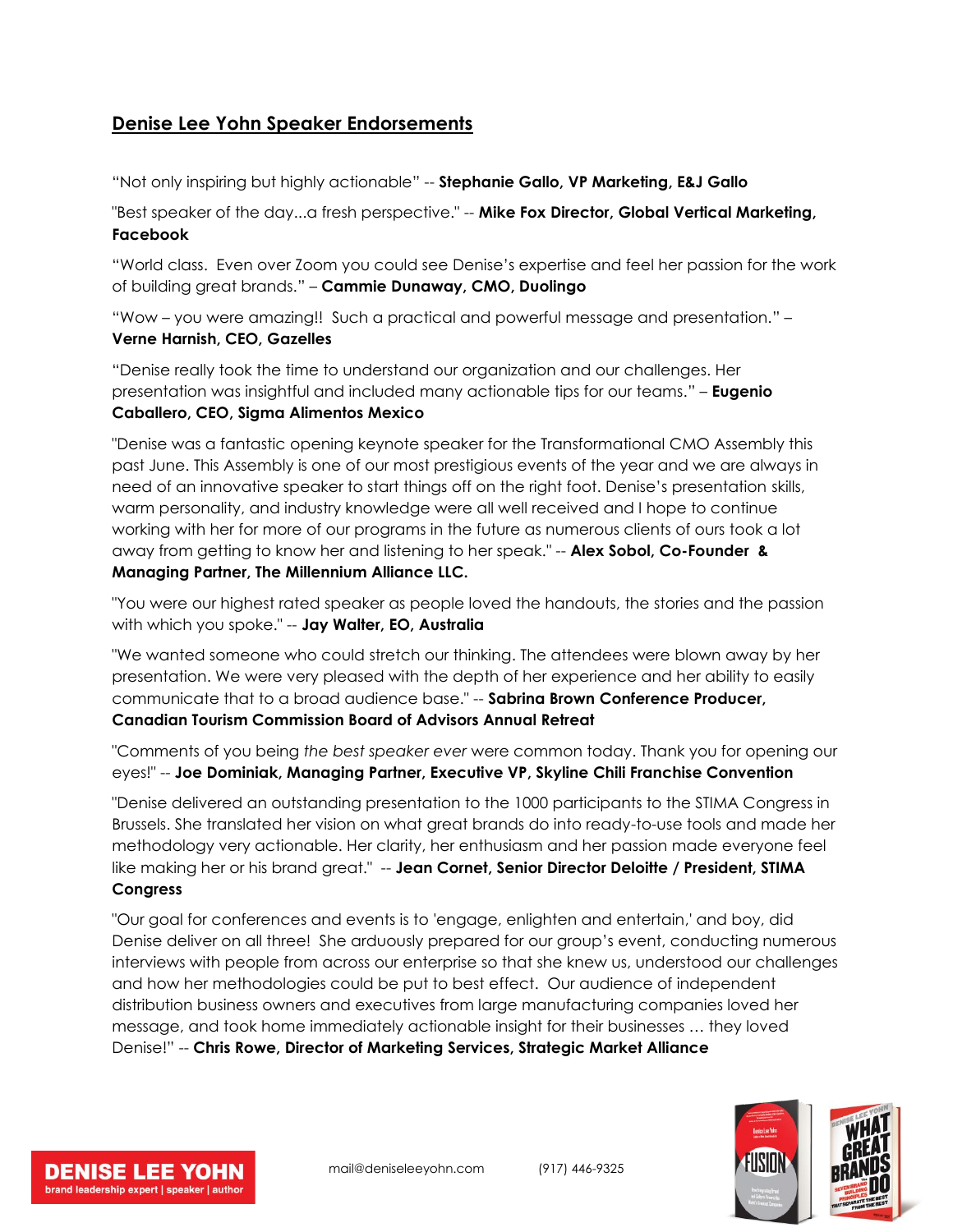"We recently had Denise speak for a series of three events. She was nothing short of amazing in front of a very passionate and outspoken audience. She did a fabulous job and really was able to relate it to the attendees and their industry. Our client sincerely appreciated her being well versed in the industry she was speaking to. Because of this she got some hard questions and didn't shy away from them. She was an absolute pleasure to work with and we really enjoyed getting to know her. She was fabulous!" -- **Emily McNulty, Owner, Moxi Events**

"Denise Lee Yohn spoke at our virtual event, and she ranks among the very best speakers I've encountered. It was well structured, informative, and her delivery was perfection. It can sometimes be difficult to engage audiences in a virtual format, but Denise did a stellar job. Denise Lee Yohn is an electrifying public speaker. Her passion for the subject matter is infections. Denise has deep professional expertise, and it shows. She draws on her career as a marketer, strategist, brand expert, influential author, and renowned keynote speaker. Denise's presentation at our community of SEVEN events for C-level executives had one of our highest NPS scores - we had over 240 registrants for the event. I believe that had to do with Denise's draw and popularity." **-- Lan Phan, CEO, Founder of community of SEVEN, Former Head of Community at Fortune Magazine**

"Denise's presentation was both thought provoking and focused as we explored the elements of what constitutes great brands. Denise adapted her content to the focus and interests of our conference participants, and helped us explore ways to apply her branding concepts to the kinds of organizations that were present. I highly recommend her to anyone who wants to better understand the value of great brands and how they can be cultivated in any organizational setting." -- **Curt Swindoll, EVP Strategy, Pursuant**

"Denise's presentation was thought-provoking, powerful, and challenged our sales team to think and understand the secrets behind great brands. She energized our team and was a great kick-off to our sales summit. She took the time to get to know our business and went the extra mile to bring our conference theme to life and apply it to her message. We look forward to utilizing her insights to set us up for greater success as we align with leading brands in our sales efforts." **-- Bernadette Van Osdal, SVP Triad Retail Media and eBay Advertising**

"Denise was the highlight of our Customer Engagement Transformation Exchange virtual event. Delivering both a highly relevant and tailored keynote on the fusion of employee experience and customer experience, and a fantastic interview with one of our big brand financial services customers, Denise knocked it out of the park. She was highly responsive, a pleasure to work with, and adapted seamlessly to the virtual format. I would definitely recommend Denise and hope to work with her again in the future." **-- Scott Kendrick, Vice President Strategy, CallMiner**

"You were truly a hit and with top travel companies…and our offices and staff really took it to heart and truly enjoyed your presentations and workshops." **-- Jenny Adams, CEO, Discover the World**

"Denise's keynote took our customer summit to new heights. She did her research, hit all of the points we'd discussed, and used provocative insights and examples. Her talk was inspiring and informative – worth every penny!" -- **Ken Romley President and CEO, Zift Solutions**



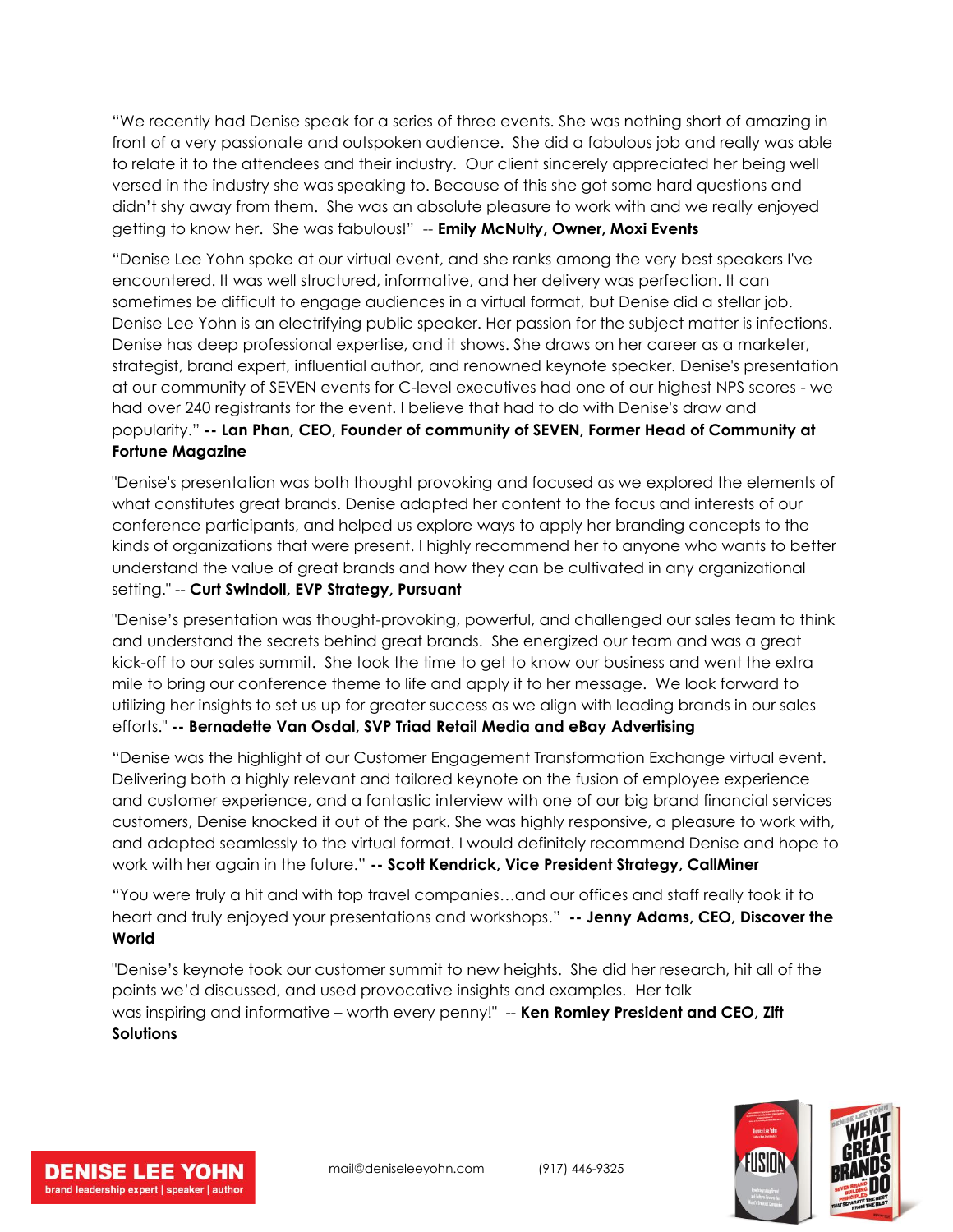"Denise did an amazing job at sharing with our Leadership Team her thoughtful, effective and simple approach on how best to connect Employee and Customer Experiences for companies to sustain growth over time. Her authentic communication style and connection with the audience was immediate and she captivated their attention for the entire duration of her presentation. We consider her as one of the best experts in this domain." **-- Geneviève Fortier,** 

## **SVP Human Resources and Public Affairs, McKesson Canada**

"Denise's incredible pre-work, on behalf of her audience, enabled her to hook the attendees from the start of the session and keep us focused with rapt attention throughout. Denise not only prepared, seemingly exhaustively, and presented flawlessly, she also prepared and provided the team with a summary which she debriefed with us on a conference call. The incredible pre-work and exceptional presentation were followed by an insightful and action oriented postpresentation. Denise Lee Yohn is a great brand!" **-- Jeff Lindeman, Senior Director, Talent & Engagement, San Diego International Airport**

"Wonderful presentation and a great success! Our members were greatly impressed with the quality of your content. Denise shared a perspective we usually don't hear but desperately need to." **– Shane York, Vice President of Events, Human Capital Institute**

"We were privileged to have Denise serve as a panel member for our Brand Strategy breakouts. Her experience and insights were amazing and helped to make the conference a huge success. She is brilliant and entertaining – able to point out a unique twist or opportunity on what might otherwise be a very clinical case analysis." -- **Mark G. Anderson Conference Producer, Business Growth Conference, coordinated jointly by the Harvard Business School Alumni Association and Marshall School of Business Alumni Association**

"You definitely made an impact…your talk provided us with a framework as to how to operationalize [our] brand to achieve our Billion Dollar vision." -- **Stephanie Gallo, VP Marketing, E&J Gallo**

"Many thanks to you for your contribution to Dine America, I thought your talk was informative, interesting, and entertaining. I received a lot of compliments, and hope you did too!" **-- Sam Oches, Editor, QSR Magazine**

"Our attendees, who are owners of fast casual restaurants, learned a lot about social marketing from Denise. She's a dynamic and engaging speaker and really tailored her presentations to our audience. Attendees left fired up!" -- **Cherryh Butler Conference Producer, Fast Casual Executive Summit**

"Denise outlined a detailed roadmap for retailers for building their brands. In today's intensively competitive retailing environment, the various concepts such as the brand platform and tools such as the brand touchpoint wheel that Denise covered in her presentation represent timely and important to retailers, big and small." -- **Rajan Varadarajan Distinguished Professor of Marketing and Ford Chair in Marketing & E-Commerce, Mays Business School at Texas A&M University, The Retailing Summit**

"Denise is awesome onstage – a real dynamic presence. She brought insightful comments and a lot of energy to the session." -- **Anam Alpenia Conference Producer, Red Herring North America**



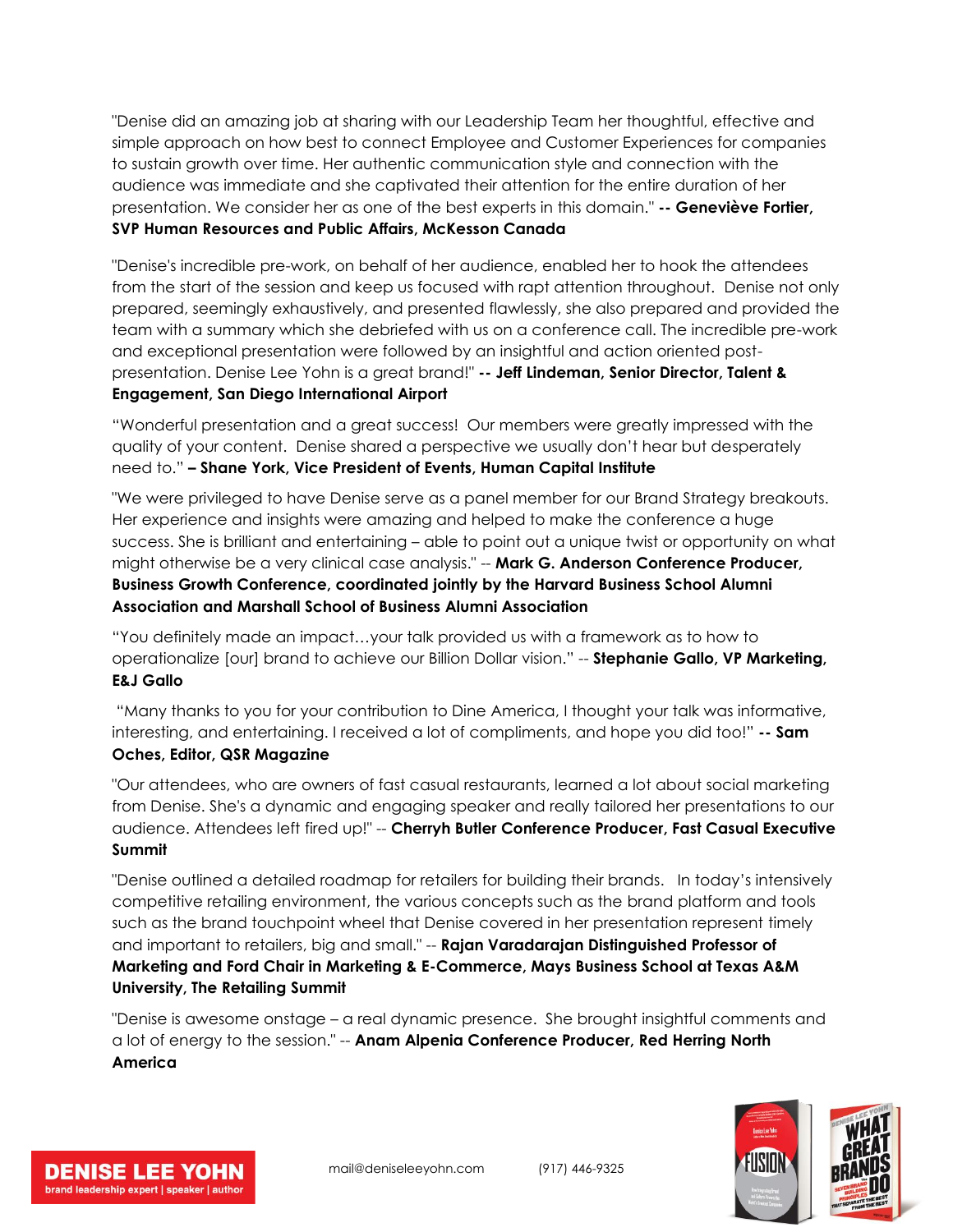"Your presentation was superb and provided a great depth of valuable insights. Your charismatic and knowledgeable way of providing information made the session that much more enjoyable." -- **Christina de Vaca, Director, Master of Science in Executive Leadership, University of San Diego**

"Denise Yohn gave a stimulating talk to my Brand Management class at UCSD's Rady School of Management. Students had great feedback about her practical techniques for clarifying brand essence and enjoyed learning that successful brands usually operate in transcendent emotional space. We hope to welcome her back again soon!" -- **Tina Klein, Rady School of Management, University of California, San Diego**

"Denise's presentation to the SDDMA was very engaging and informative as demonstrated by the robust Q&A from meeting participants, as well as the strong evaluation scores." -- **Roz Mancinelli, President, SDDMA**

"Your presentation was engaging, insightful and added great value to our event." **– Edmond Walters, Founder and CEO, eMoney Advisor**

"Denise is a natural giver in her talks - she shares rich content generously, with humor and heart. I highly recommend her as a speaker who provides tremendous value with class and impeccable professionalism!" -- **Angela Jia Kim, Founder and CEO, Savor the Success**

"Denise set us up perfectly for a new mindset at Pechanga around brand." – **Tony Chartrand, Vice President HR/Talent Management, Pechanga Resort & Casino** 

"I sincerely enjoyed Denise's presentation on what great brands do. Her discussion was insightful, organized, actionable, and very well delivered. Thank you Denise!" -- **Karen Pomazal, Senior Vice President, Marketing, First American Equipment Finance**

"A great keynote to close our event -- It was a huge hit." -- **Stephanie Glassford, CMP, Event Manager, RE/MAX INTEGRA OA**

"Denise captured the attention of the audience with her empathy, deep knowledge of the subject and intense communication." -- **Roberto Meir, CEO, Grupo Padrao**

"Denise was great! Denise customized her presentation to address our specific issue, went the extra mile, brought our conference theme to life, and drew in the audience. I highly recommend Denise!" **– Natalie Deiru, Education & Programs, ICCFA**

"What you said was so practical, so implementable - not blue sky, rather a blue print on what to do." -- **Mike Todaro, Managing Director, AAPNetwork**

"Thank you for your timely message to the Human Good family. You really are helping us get to the next level as a corporation and I'm excited for that and deeply appreciative." -- **John Cochrane, President and CEO, Human Good**

"What a fantastic presentation! I appreciate all the work you put into your keynote. It was an amazing fit with our strategy and such a timely message." -- **Michelle Suzuki, CMO, Rizepoint**